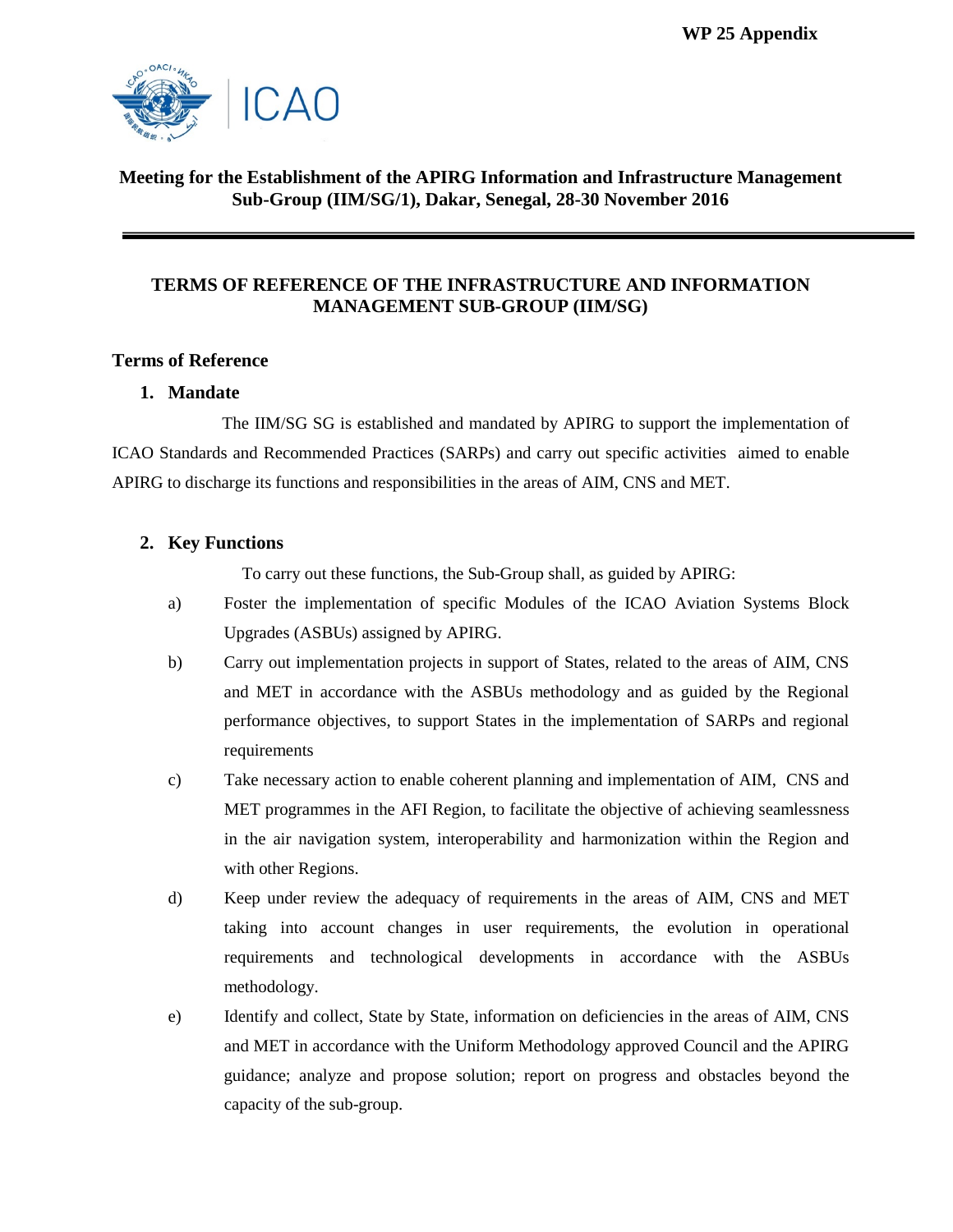#### **3. Tasks**

- a) Analyze, update the list of AIM, CNS and MET deficiencies in the AFI Region and identify remedial regional projects;
- b) Coordinate (through teleconferences or workshops) planning and implementation of AIM, CNS and MET regional Projects by the specialized Projects Teams;
- c) Assess the statues of implementation and the efficiency of AIM, CNS and MET infrastructures and systems;
- d) Conduct coordination meetings with the AAO/SG.
- e) Collect materials on IIM projects reporting and monitoring and develop project reports
- f) Ensure that the planning and implementation of AIM, CNS and MET in the region, is coherent and compatible with the developments carried out within the framework of the ATM Operational Concept, the Global Air Navigation Plan and the associated ASBU Modules for AIM, CNS and MET
- g) Prepare regional plan for the transition to digital operational messages information (Flight Plans, OPMETs and NOTAMs) in coordination with the relevant APIRG contributing bodies.

#### **4. Working methods**

The Sub-Group shall convene at least once every APIRG cycle of meetings taking into consideration the schedule of other APIRG activities. It shall make use of available electronic communication means including teleconferencing to prepare and progress its work in between meetings and keep its members up to date on issues of concern, as well as to discuss specific issues.

Taking into consideration that the SG will be representing the interests of the Region, and that not all APIRG member States will necessarily be represented in an SG, the participating State officials shall be expected to work more as experts in their respective fields, as opposed to delegates attending only to the interests of their States. The SG shall work with minimum of formality.

#### **5. Composition**

The LIM AFI (COM/MET/RAC) RAN meeting in 1988 agreed that the participants in APIRG contributory bodies were to be specialists in the subjects concerned and familiar with the areas under consideration. While every State that is likely to make a valid contribution shall be given an opportunity to participate, the group shall be kept as small as possible, to facilitate efficiency on aspects such as consideration of business, cost, logistics and the application of non-formal working methods.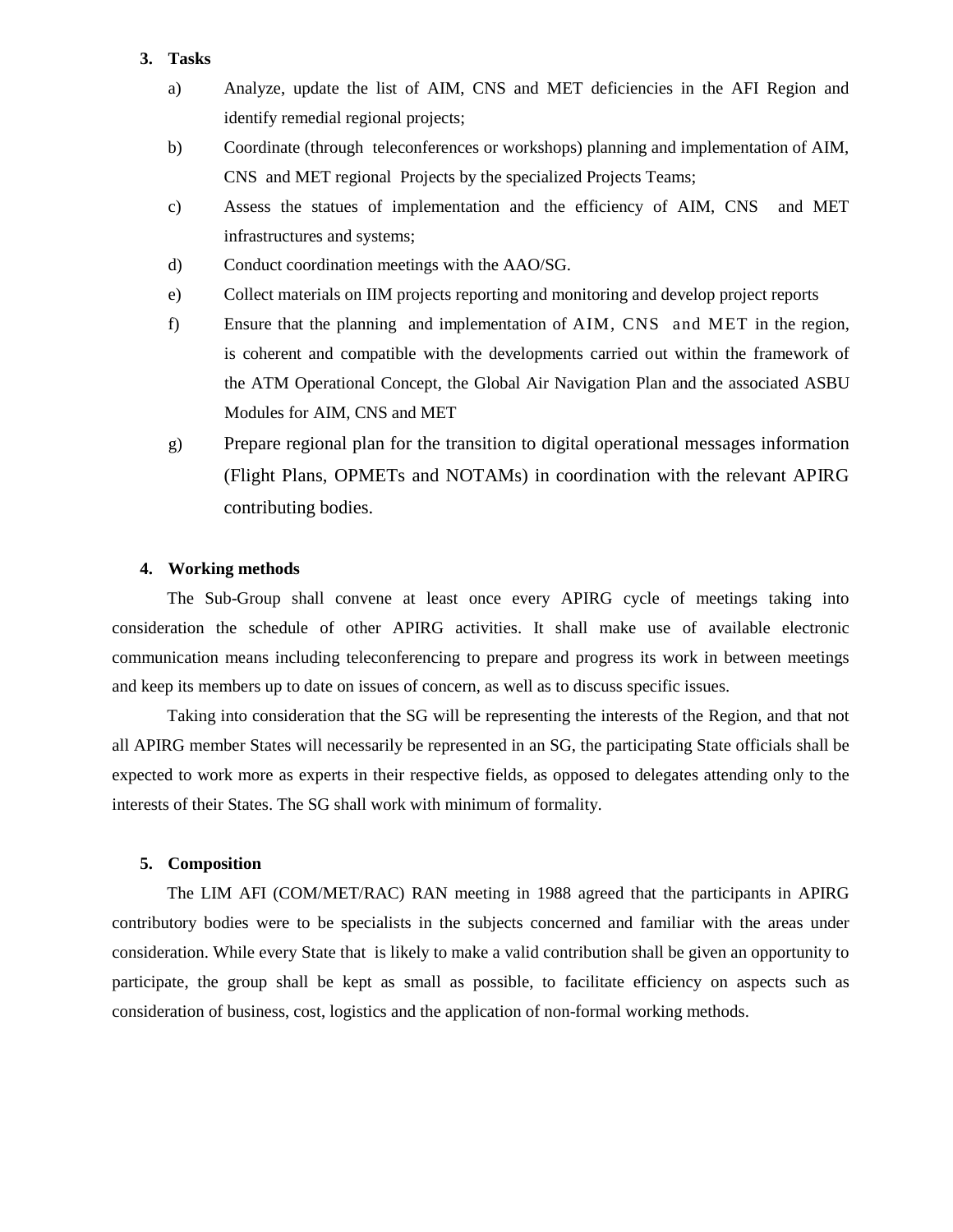# **6. WORK PROGRAMME**

| <b>Item</b> | <b>Task description</b>                                                                                                                                                                                                                                                                                                                       | <b>Priority</b> | <b>Target date</b> |
|-------------|-----------------------------------------------------------------------------------------------------------------------------------------------------------------------------------------------------------------------------------------------------------------------------------------------------------------------------------------------|-----------------|--------------------|
|             | <b>Communications</b>                                                                                                                                                                                                                                                                                                                         |                 |                    |
| 1.          | Follow up and monitor the implementation of VHF coverage in<br>the AFI region in accordance with AFI/7 Rec. 5/12.                                                                                                                                                                                                                             | $\mathbf{A}$    | APIRG/21           |
| 2.          | Update the AFI AFTN routing directory                                                                                                                                                                                                                                                                                                         | A               | APIRG/21           |
| 3.          | In coordination with the AAO Sub-group, participate in the<br>development of a communication infrastructure to support an<br>AFI AIM and MET Data distribution                                                                                                                                                                                | A               | Continuous         |
| 4.          | Monitor the development, and coordinate the implementation<br>of guidance material for the implementation of the<br>Aeronautical Telecommunication Network (ATN) and<br>supported ground-ground and air-ground applications.                                                                                                                  | $\mathbf{A}$    | APIRG/21           |
| 5.          | Review and update, if needed, the ICAO Register of AMHS<br>managing domains and addressing information pertaining to<br>AFI.                                                                                                                                                                                                                  | $\mathbf{A}$    | Continuous         |
|             | <b>Navigation</b>                                                                                                                                                                                                                                                                                                                             |                 |                    |
| 6.          | Follow up and monitor the implementation of the AFI GNSS<br>Strategy.                                                                                                                                                                                                                                                                         | A               | Continuous         |
|             | <b>Surveillance</b>                                                                                                                                                                                                                                                                                                                           |                 |                    |
| 7.          | Follow up and monitor the implementation and integration of<br>Surveillance systems (Surveillance data sharing)                                                                                                                                                                                                                               | $\mathbf{A}$    | APIRG/21           |
|             | <b>Communications, Navigation and Surveillance - General matters</b>                                                                                                                                                                                                                                                                          |                 |                    |
| 8.          | Analyse, review and monitor the implementation and operation<br>of aeronautical communications, navigation and surveillance<br>(CNS) systems, identify CNS deficiencies and propose<br>measures for their elimination, as required.                                                                                                           | $\mathsf{A}$    | Continuous         |
| 9.          | Give further consideration, as necessary, to the concept of<br>multinational ICAO AFI air navigation facility/service<br>addressed in the AFI/7 Report under Agenda Item 14 (AFI/7,<br>Conclusion 10/6c).                                                                                                                                     | $\mathsf{C}$    | Continuous         |
| 10.         | In co-ordination with the AAO Sub-group, continue the<br>evolutionary and harmonized development of the AFI<br>CNS/ATM Systems Implementation Plan (AFI/7 Concl. 13/1).                                                                                                                                                                       | A               | Continuous         |
| 11.         | In co-ordination with the AAO Sub-group, develop, as<br>necessary, comprehensive business cases for competing<br>CNS/ATM elements implementation options for the identified<br>routing areas.                                                                                                                                                 | B               | Continuous         |
| 12.         | developed<br>plans<br>States,<br>international<br>Co-ordinate<br>by<br>organizations, airlines and industry for the implementation of<br>the regional CNS/ATM systems implementation plan; and<br>monitor CNS/ATM systems research and development, trials<br>and demonstrations within the AFI Region and information<br>from other regions. | B               | Continuous         |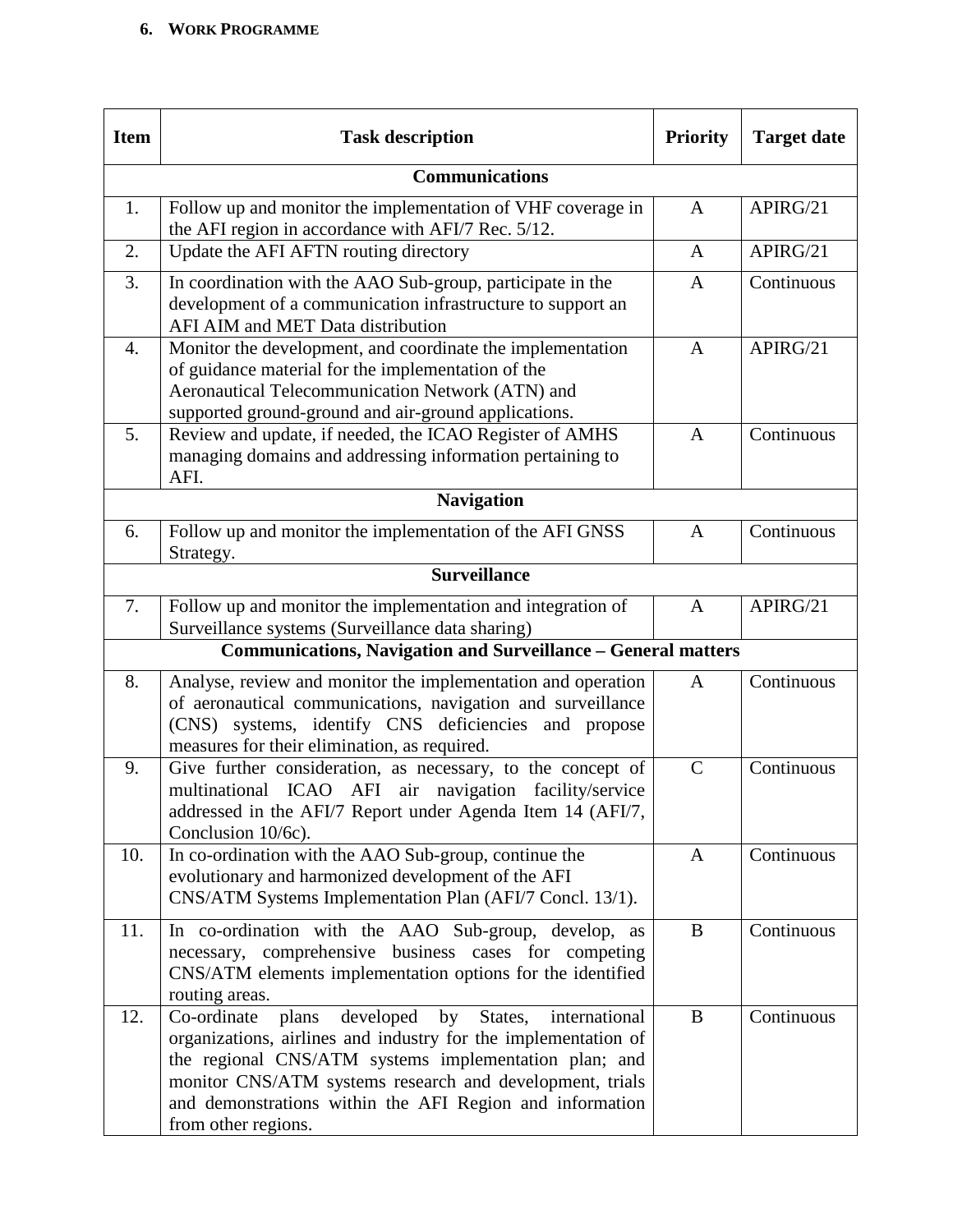| <b>Item</b>                  | <b>Task description</b>                                     | <b>Priority</b> | <b>Target date</b> |
|------------------------------|-------------------------------------------------------------|-----------------|--------------------|
| 13.                          | Coordinate the implementation of ICAO Global Air Navigation | A               | Continuous         |
|                              | Plan, Aviation Systems Block Upgrades and Technology        |                 |                    |
|                              | Roadmaps pertaining to CNS and develop associated regional  |                 |                    |
|                              | performance objectives.                                     |                 |                    |
| <b>Aeronautical Spectrum</b> |                                                             |                 |                    |
| 14.                          | Coordinate regional activities aimed at promoting ICAO      | $\mathbf{A}$    | Continuous         |
|                              | position for ITU-WRC meetings, and improving aeronautical   |                 |                    |
|                              | spectrum management and control in the Region.              |                 |                    |
| 15                           | Review the report of the AFI Frequency Management Group     | A               | APIRG/21           |
|                              |                                                             |                 |                    |

| <b>Item</b>        | <b>Task description</b>                                | <b>Priority</b> | <b>Target date</b> |
|--------------------|--------------------------------------------------------|-----------------|--------------------|
| <b>Meteorology</b> |                                                        |                 |                    |
| 1.                 | Implement International airways Volcanic Watch (IAVW)  | D               | Continuous         |
|                    | and participation in VACP tests                        | (Essential)     |                    |
| 2.                 | Implement International Tropical Cyclone Watch (ITCW). | D               | Continuous         |
|                    |                                                        | (Essential)     |                    |
| 3.                 | Implement of SIGMET                                    | D               | Continuous         |
|                    |                                                        | (Essential)     |                    |
| 4.                 | Implement Aerodrome Warnings including wind shear      | D               | Continuous         |
|                    |                                                        | (Essential)     |                    |
| 5.                 | Implement QMS for the provision of aeronautical        | D               | Continuous         |
|                    | meteorological services                                | (Essential)     |                    |
| 6                  | Improve OPMET exchange in the region                   | D               | Continuous         |
|                    |                                                        | (Essential)     |                    |

| <b>Item</b> | <b>Task description</b>                                                                                                                                                                                                                                                                                         | <b>Priority</b>  | <b>Target date</b> |  |
|-------------|-----------------------------------------------------------------------------------------------------------------------------------------------------------------------------------------------------------------------------------------------------------------------------------------------------------------|------------------|--------------------|--|
|             | <b>Aeronautical Information Management</b>                                                                                                                                                                                                                                                                      |                  |                    |  |
| 1.          | Ensure that the planning and implementation of AIM in the region,<br>is coherent and compatible with the developments carried out within<br>the framework of the ATM Operational Concept, the Global Air<br>Navigation Plan and the associated ASBU Modules for B0-DATM<br>and SWIM                             | Ð<br>(Essential) | Continuous         |  |
| 2.          | Monitor the implementation of WGS-84 in the AFI Region<br>until complete implementation of the system by all States and<br>take remedial action, as appropriate.                                                                                                                                                | D<br>(Essential) | Continuous         |  |
| 3.          | Foster the standardized production of aeronautical charts in<br>the AFI Region, identifying the obstacles that some States<br>could have in adjusting to the specifications of ICAO Annex 4<br>and recommend possible course of action to be taken by those<br>States in order to comply with the requirements. | D<br>(Essential) | Continuous         |  |
| 4.          | Monitor developments in the ATM/CNS/MET Systems with regard<br>to AIM requirements in the AFI Region and in coordination with<br>AFI ATM/CNS/MET Project Teams by conducting inter alia,                                                                                                                        | D<br>(Essential) | Continuous         |  |